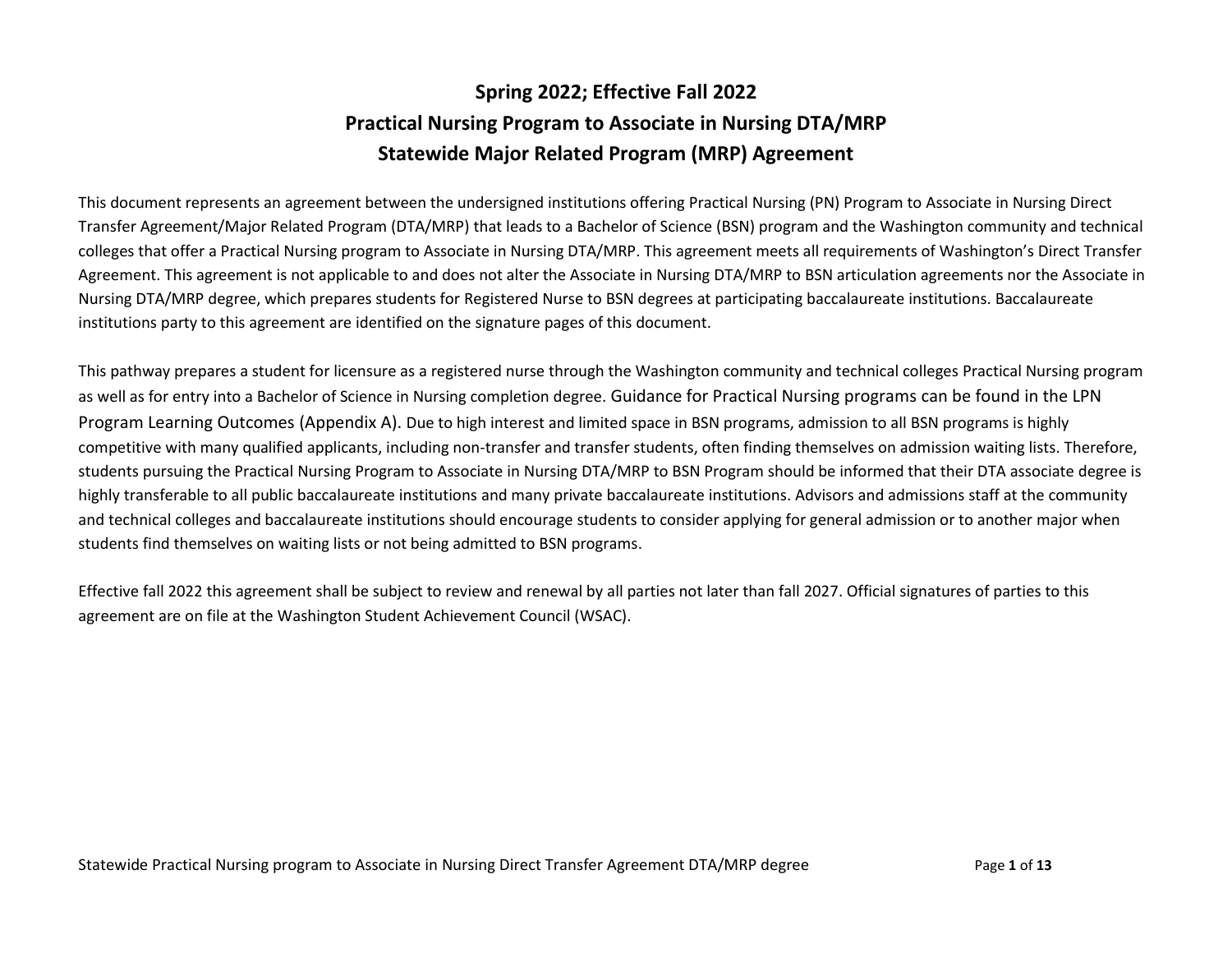## **Community and Technical colleges agree:**

- The published associate degree listing will include advice to students about the need for early contact with their potential transfer institutions regarding the specific course choices in each area of the agreement where options are listed. In addition, the published associate degree will include advice to students regarding checking with their potential transfer institutions about admission requirements, including overall minimum GPA, a higher GPA in a selected subset of courses, or a specific minimum grade in one or more courses such as math or English. The published associate degree will also inform students that they must apply to their community or technical college to graduate.
- Upon adopting this agreement, a community or technical college will specify the Practical Nursing Program to Associate in Nursing DTA/MRP in its catalog and specify the courses consistent with this agreement. In addition, the college will emphasize the advising notes included as part of the agreement.
- The Practical Nursing certificate program may include a maximum of 45 credits and a minimum of 35 credits of nursing core courses that prepare students for the Licensed Practical Nursing exam.
- To offer the Practical Nursing Program to Associate in Nursing DTA/MRP, each community and technical college must assure that the courses listed in their DTA/MRP that meet the requirements of this agreement are either equivalent to or replace the similar required lower division courses offered by each baccalaureate institution party to the agreement.
- Community and technical colleges will apply 65-quarter credits from a qualified practical nursing program to the Associated in Nursing DTA/MRP. This consists of thirty-five (35) general education credits subject to the provisos in the Intercollege Relations Commission (ICRC) DTA agreement and thirty credits (30)of practical nursing core courses towards the Associate in Nursing MRP/DTA once the student has passed their Licensed Practical Nursing national examination.
- Subsequent to the effective date, community and technical colleges awarding the Practical Nursing Program to Associate in Nursing DTA/MRP will designate completion as follows for clarity on the transcript and for use by the State Board for Community and Technical Colleges (SBCTC) for tracking reporting purposes:
	- o **Practical Nursing Program to Associate in Nursing DTA/MRP**
	- o **Intent Code: B**
	- o Exit Code: N
	- o CIP code: 52.0101 (or leave CIP blank)
	- o EPC: ALPHA or BLANK
	- o ctcLink code: RENPNAS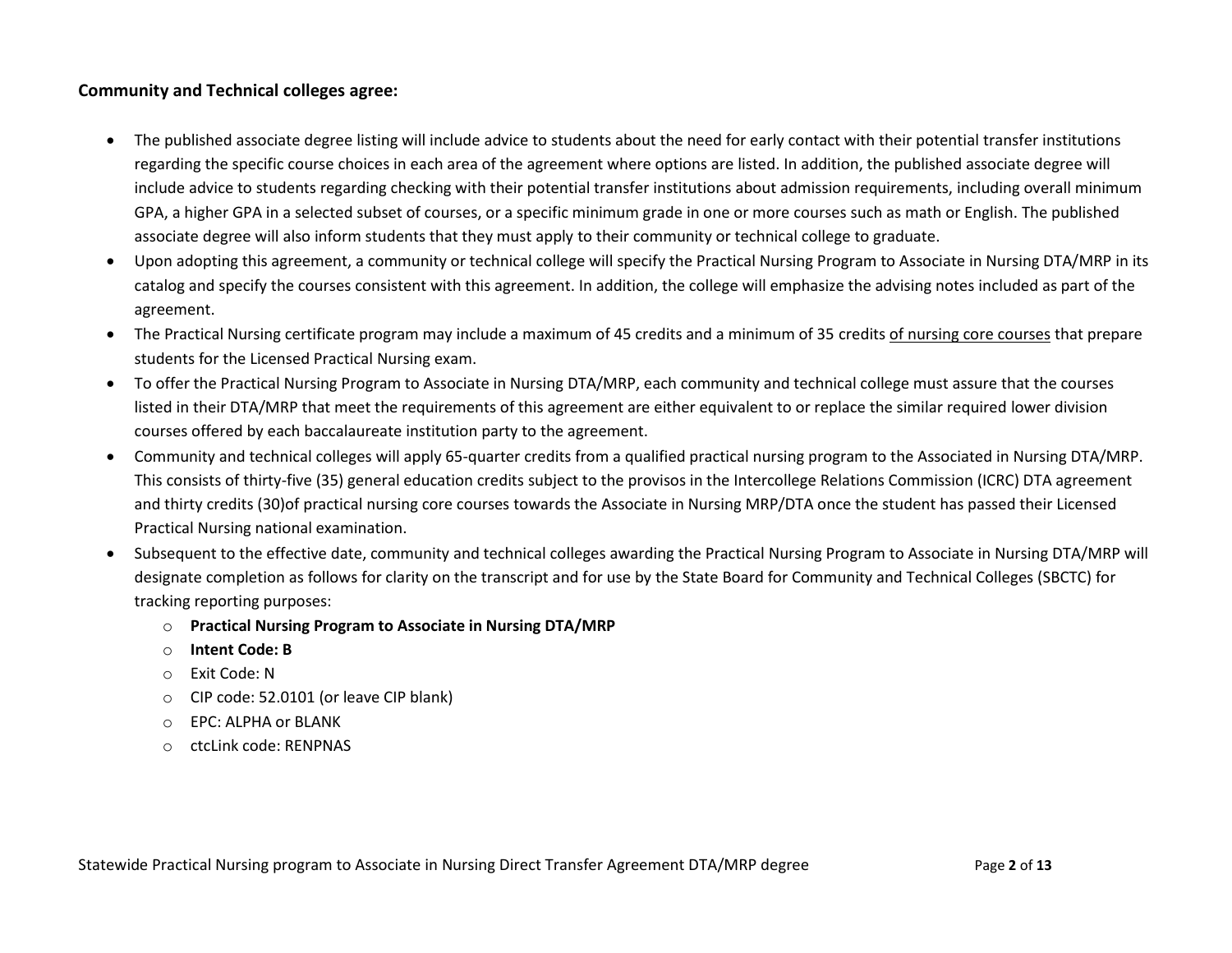• If any community or technical college changes the content of any of this agreement's required courses, discontinues offering this agreement's required courses or finds that changes to this MRP are needed, they will immediately notify the Instruction Commission, which will, in turn, notify the Joint Transfer Council (JTC). JTC will review the changes as detailed in the process to revise or change statewide transfer agreements found at [https://www.sbctc.edu/resources/documents/colleges-staff/programs-services/transfer/joint-transfer-council/statewide-transfer-agreements](https://www.sbctc.edu/resources/documents/colleges-staff/programs-services/transfer/joint-transfer-council/statewide-transfer-agreements-process.pdf)[process.pdf](https://www.sbctc.edu/resources/documents/colleges-staff/programs-services/transfer/joint-transfer-council/statewide-transfer-agreements-process.pdf)

## **The participating baccalaureate granting institutions agree:**

- Students completing the Practical Nursing program to Associate in Nursing DTA/MRP and successfully passing the National Council Licensure Examination for Registered Nurses (NCLEX-RN), who have also met any specific institutional GPA requirements and background checks, will be regarded as having met the minimum preparation for consideration for admission to an RN to BSN program unless an exception is specifically noted in this agreement.
- The Practical Nursing certificate program may include a maximum of 45 credits and a minimum of 35 credits of nursing core courses that prepare students for the Licensed Practical Nursing exam plus 30 credits of general education as determined by the Direct Transfer Agreement.
- Baccalaureate institutions will apply a minimum of 90-quarter credits required under this agreement to the credits required in the bachelor's degree, plus 45 credits for successfully passing the NCLEX-RN, for a total of 135 credits. The award of credits is subject to the provisos in the Intercollege Relations Commission (ICRC) DTA agreement.
- Students admitted to the university with the Associate in Nursing DTA/MRP will be conferred senior standing upon passage of the NCLEX-RN.
- Baccalaureate institutions will apply the 135 quarter credits required under this agreement to the credits required in the bachelor's degree, subject to institutional policy on the transfer of lower division credits.
- Baccalaureate institutions will each build an alert mechanism into their curriculum review process for changes related to this agreement.
	- o The alert will go to the institution or sector Joint Transfer Council member.
	- o If the proposed change will affect lower division course taking, the Joint Transfer Council member will bring the issue to JTC's attention for action to review or update this MRP Agreement.
- Prior to making changes in the admission requirements, institutions agree to participate in the JTC-designed review process and to abide by the related implementation timelines. [https://www.sbctc.edu/resources/documents/colleges-staff/programs-services/transfer/joint-transfer](https://www.sbctc.edu/resources/documents/colleges-staff/programs-services/transfer/joint-transfer-council/statewide-transfer-agreements-process.pdf)[council/statewide-transfer-agreements-process.pdf](https://www.sbctc.edu/resources/documents/colleges-staff/programs-services/transfer/joint-transfer-council/statewide-transfer-agreements-process.pdf)
	- $\circ$  This statewide process applies only to changes in the requirements for admission to the major. References to changes do not include changes in graduation requirements that are completed at the upper division level or the GPA an institution may establish for admission to a program.

## **The Joint Transfer Council agrees:**

• JTC will notify WSAC of the review and of subsequent changes made to the agreement.

Statewide Practical Nursing program to Associate in Nursing Direct Transfer Agreement DTA/MRP degree Page **3** of **13**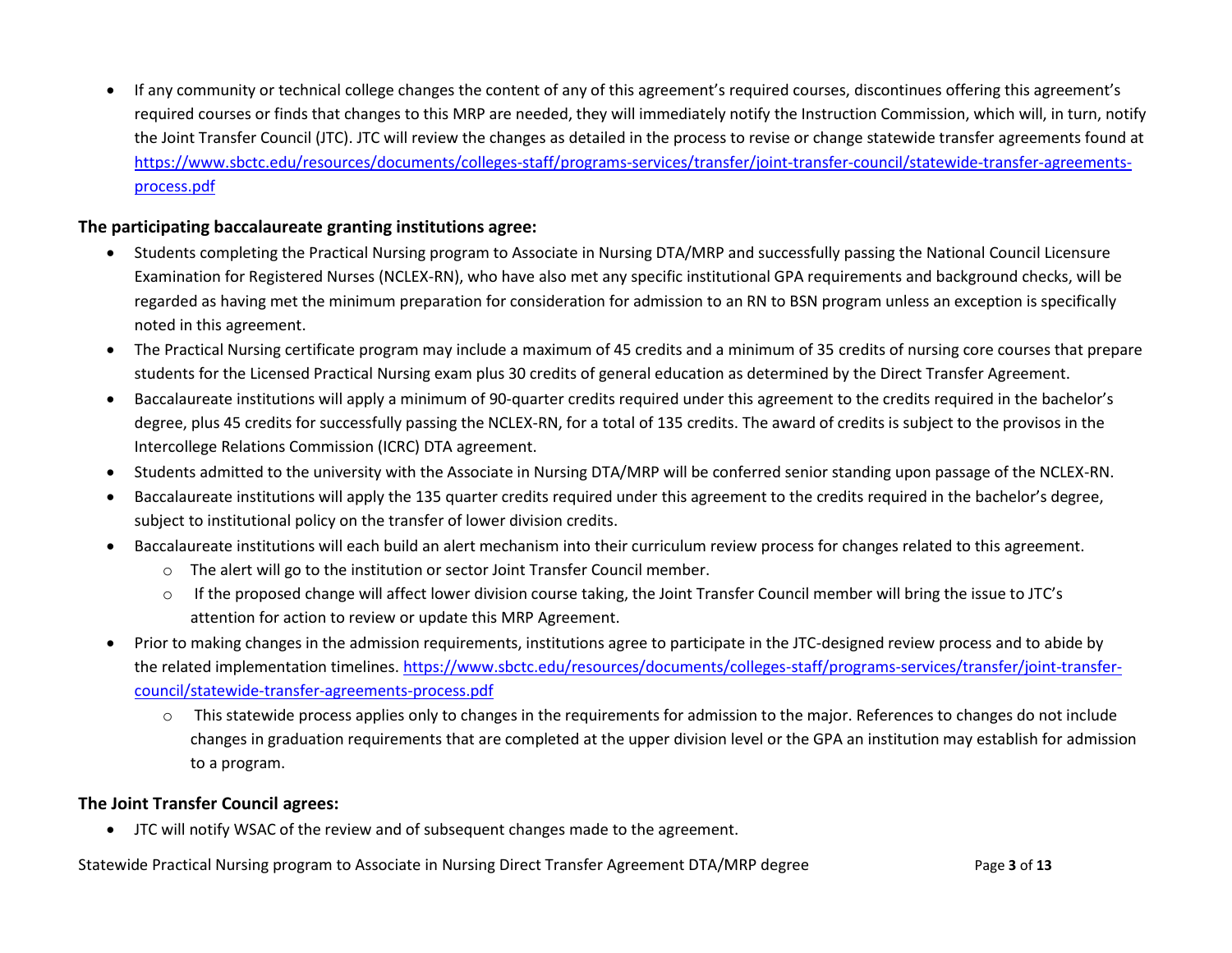| <b>Generic DTA Requirements</b>                                                                                                                          | <b>Practical Nursing Program to Associate in</b>                                                                                                                                                                                                                                                                                                                                                           | <b>Advising Notes and Institution-Specific</b>                                                                                                                                                                                                                                                                                                                                                        |  |
|----------------------------------------------------------------------------------------------------------------------------------------------------------|------------------------------------------------------------------------------------------------------------------------------------------------------------------------------------------------------------------------------------------------------------------------------------------------------------------------------------------------------------------------------------------------------------|-------------------------------------------------------------------------------------------------------------------------------------------------------------------------------------------------------------------------------------------------------------------------------------------------------------------------------------------------------------------------------------------------------|--|
| (overview only; review DTA agreement for                                                                                                                 | <b>Nursing DTA/MRP</b>                                                                                                                                                                                                                                                                                                                                                                                     | <b>Requirements</b>                                                                                                                                                                                                                                                                                                                                                                                   |  |
| more details)                                                                                                                                            |                                                                                                                                                                                                                                                                                                                                                                                                            |                                                                                                                                                                                                                                                                                                                                                                                                       |  |
| I. Be issued only to students who have earned a<br>cumulative grade point average of at least 2.00, as<br>calculated by the degree awarding institution. | Meeting the minimum requirements for<br>this DTA/MRP does not guarantee<br>admission to a BSN program.<br>Admission deadlines for transfer<br>institutions vary, and students are<br>required to meet the transfer admission<br>deadline.<br>Nursing-related programs are competitive<br>and may require a higher GPA than 2.0<br>overall.<br>Minimum GPA requirements may vary<br>among nursing programs. | <b>Advising notes:</b><br>Students should check with their<br>potential transfer institutions for<br>admission requirements, some<br>admission requirements may not be<br>met by this DTA/MRP.<br>Some transfer institutions may<br>require additional courses before<br>starting the BSN.<br>Students must apply to graduate at<br>the community or technical college<br>to be awarded this DTA/MRP. |  |
| 1. Required courses for Practical Nursing Certificate                                                                                                    |                                                                                                                                                                                                                                                                                                                                                                                                            |                                                                                                                                                                                                                                                                                                                                                                                                       |  |
| Communication Skills (5 credits) Must include at<br>least five (5) credits of English composition.                                                       | 5 quarter credits English Composition<br>$\bullet$<br>(ENGL& 101)                                                                                                                                                                                                                                                                                                                                          |                                                                                                                                                                                                                                                                                                                                                                                                       |  |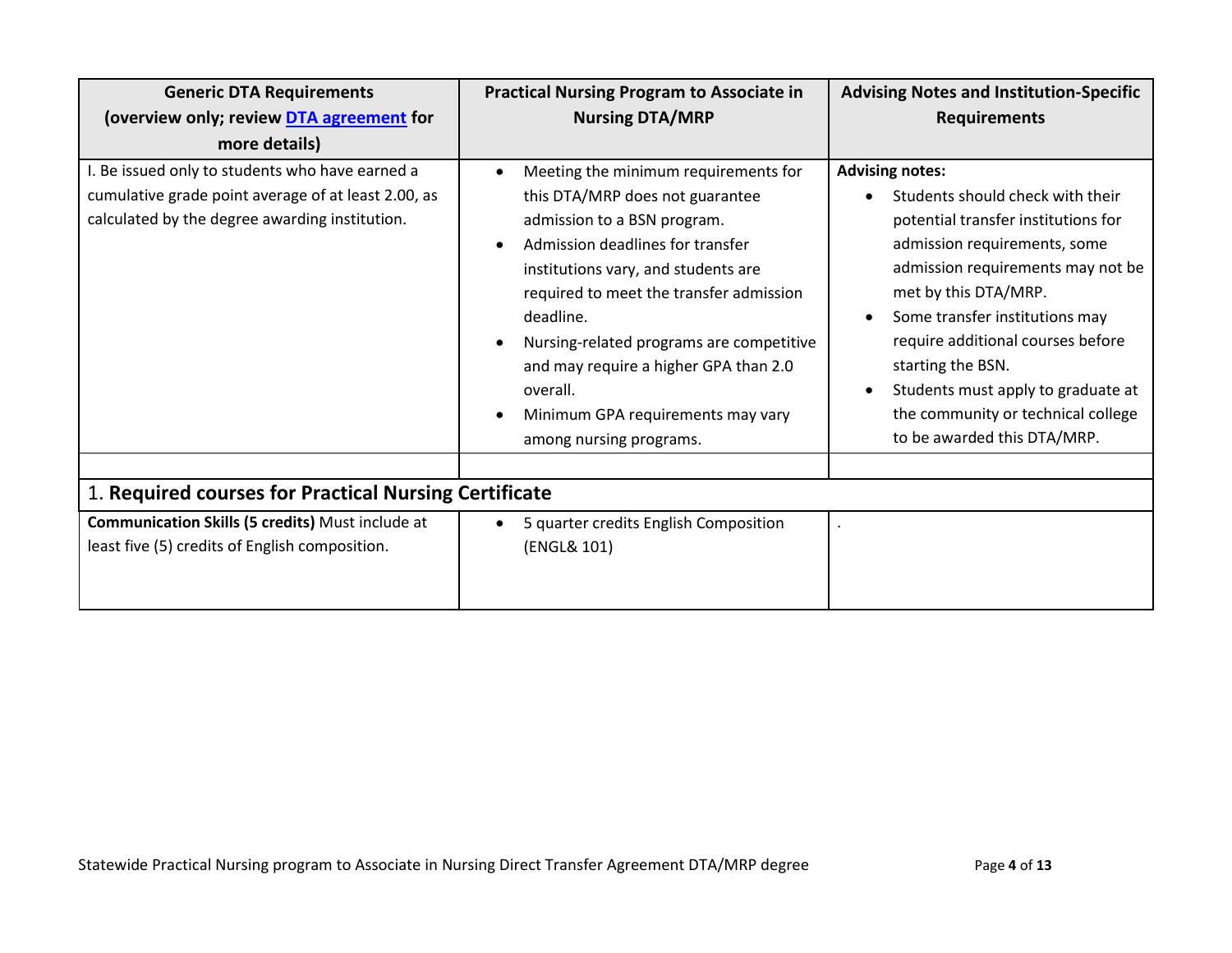| <b>Quantitative/Symbolic Reasoning Skills (5 credits)</b>       | 5 quarter credits Statistics                   |                                                  |
|-----------------------------------------------------------------|------------------------------------------------|--------------------------------------------------|
| Five (5) credits of college level mathematics (a course with a  | (MATH& 146)                                    |                                                  |
| Mathematics prefix numbered 100 or above) that furnishes        |                                                |                                                  |
| the quantitative skills required in the commonly recognized     |                                                |                                                  |
| educational                                                     |                                                |                                                  |
| transfer pathways toward a baccalaureate degree.                |                                                |                                                  |
| <b>Social Sciences (10 credits)</b>                             | 5 quarter credits General<br>$\bullet$         | <b>Advising Notes/Institutional Requirements</b> |
| Selected from at least two disciplines.                         | Psychology (PSYC&100)                          | Practical Nursing programs that require          |
| No more than 10 credits allowed from any one discipline.        | 5 quarter credits Lifespan                     | Chemistry as a pre-requisite to Anatomy &        |
|                                                                 | Psychology (PSYC& 200)                         | Physiology may replace Lifespan Psychology       |
|                                                                 |                                                | with Chemistry and move Lifespan                 |
|                                                                 |                                                | Psychology to the pre-requisites for RN          |
|                                                                 |                                                | progression.                                     |
| <b>Natural Sciences (15 credits)</b>                            | 5 quarter credits General Biology<br>$\bullet$ |                                                  |
| Selected from at least two disciplines. No more than 10         | (BIOL& 160) or 5 quarter credits               |                                                  |
| credits allowed from any one discipline. At least 10 credits in | Majors Cellular (BIOL& 211)                    |                                                  |
| physical, biological and/or earth sciences.                     | 5 quarter credits Anatomy and                  |                                                  |
| Shall include at least one laboratory course.                   | Physiology with lab (BIOL& 241)                |                                                  |
|                                                                 | 5 quarter credits Anatomy and                  |                                                  |
|                                                                 | Physiology with lab (BIOL& 242)                |                                                  |
|                                                                 |                                                |                                                  |
| <b>Practical Nursing Core (maximum 45 credits)</b>              | 45 maximum credits in Practical                |                                                  |
|                                                                 | Nursing Core with guidance from                |                                                  |
|                                                                 | the statewide Learning Outcomes                |                                                  |
|                                                                 | (Appendix A)                                   |                                                  |
| <b>Total Practical Nursing Certificate DTA Credits</b>          | 80 maximum quarter credits<br>$\bullet$        |                                                  |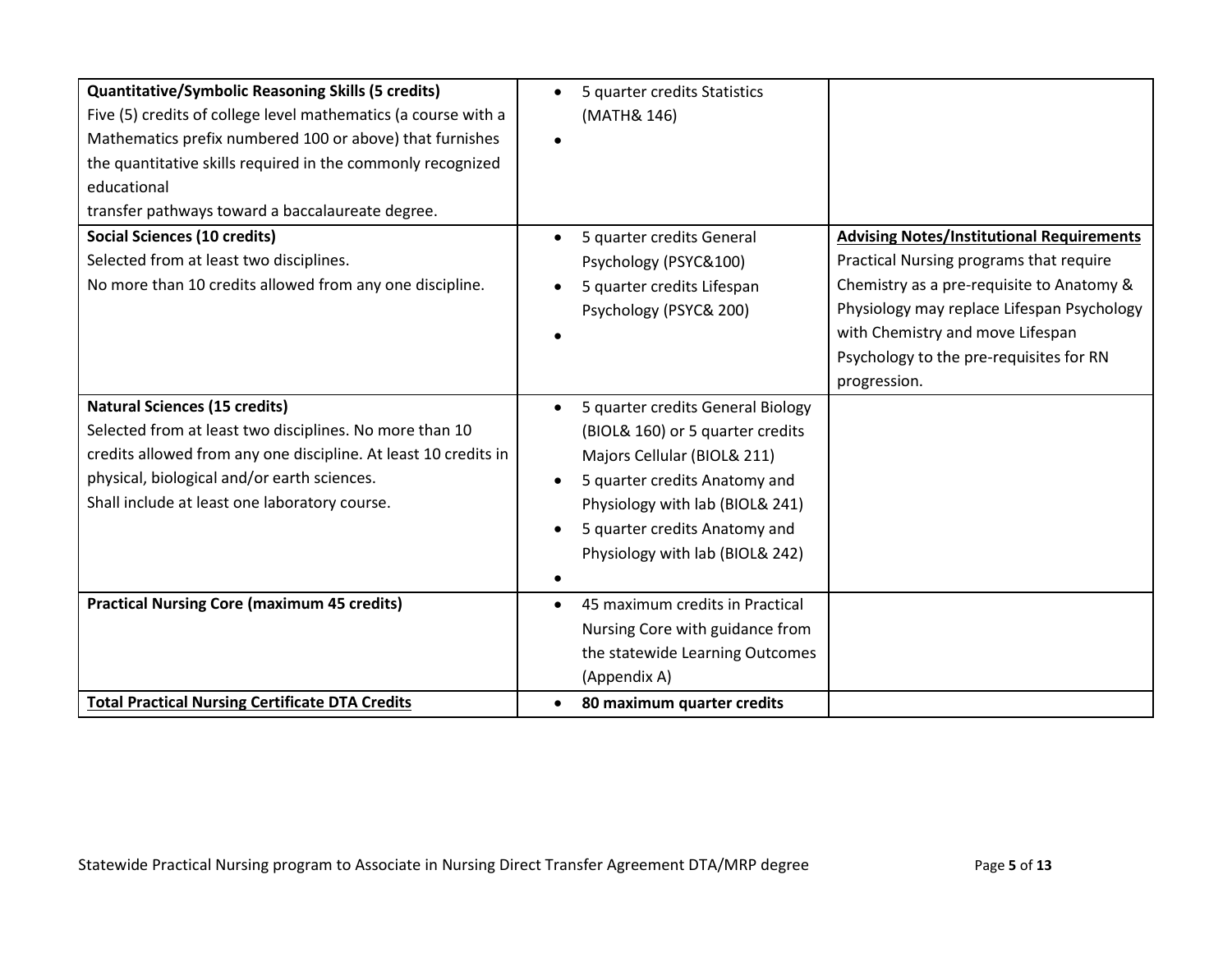| 2. Required courses and credits to complete the Associate of Nursing DTA/MRP                                                                                      |                                                                                                                                                                                     |  |  |  |
|-------------------------------------------------------------------------------------------------------------------------------------------------------------------|-------------------------------------------------------------------------------------------------------------------------------------------------------------------------------------|--|--|--|
|                                                                                                                                                                   |                                                                                                                                                                                     |  |  |  |
| <b>Foundations of Registered Nursing 3 credits (2)</b><br>didactic and 1 lab)                                                                                     | 3 quarter credits of Registered Nurse's Role<br>in Holistic Health Assessment and Care with<br>lab                                                                                  |  |  |  |
| <b>Communications 5 credits</b><br>Credits may be used for an additional<br>composition course or designated writing course<br>or course in basic speaking skills | 5 credits in additional composition, writing<br>or basic speaking                                                                                                                   |  |  |  |
| <b>Social Sciences 5 credits</b>                                                                                                                                  | 5 quarter credits in Psychosocial Issues in<br>$\bullet$<br>Healthcare                                                                                                              |  |  |  |
| <b>Humanities 15 credits</b>                                                                                                                                      | 5 quarter credits in Ethics and Policies in<br>Healthcare<br>10 credits in humanities taken from the<br>general distribution list associated with the<br>Direct Transfer Agreement. |  |  |  |
| <b>Natural Sciences 15 credits</b>                                                                                                                                | 5 quarter credits in Nutrition (NUTR& 101)<br>5 quarter credits in Introduction to<br>Chemistry (CHEM & 121)<br>5 quarter credits in Microbiology (BIOL&<br>260)                    |  |  |  |
| <b>Nursing Core for Associate in Nursing MRP/DTA</b>                                                                                                              | 30 quarter credits in the Associate in<br>Nursing core curriculum in addition to those<br>included above.                                                                           |  |  |  |
| <b>Total Associate of Nursing DTA/MRP Credits</b>                                                                                                                 | 73 quarter credits                                                                                                                                                                  |  |  |  |
| <b>Total Credits for Practical Nursing to Associate in</b><br><b>Nursing DTA/MRP</b>                                                                              | 153 maximum quarter credits                                                                                                                                                         |  |  |  |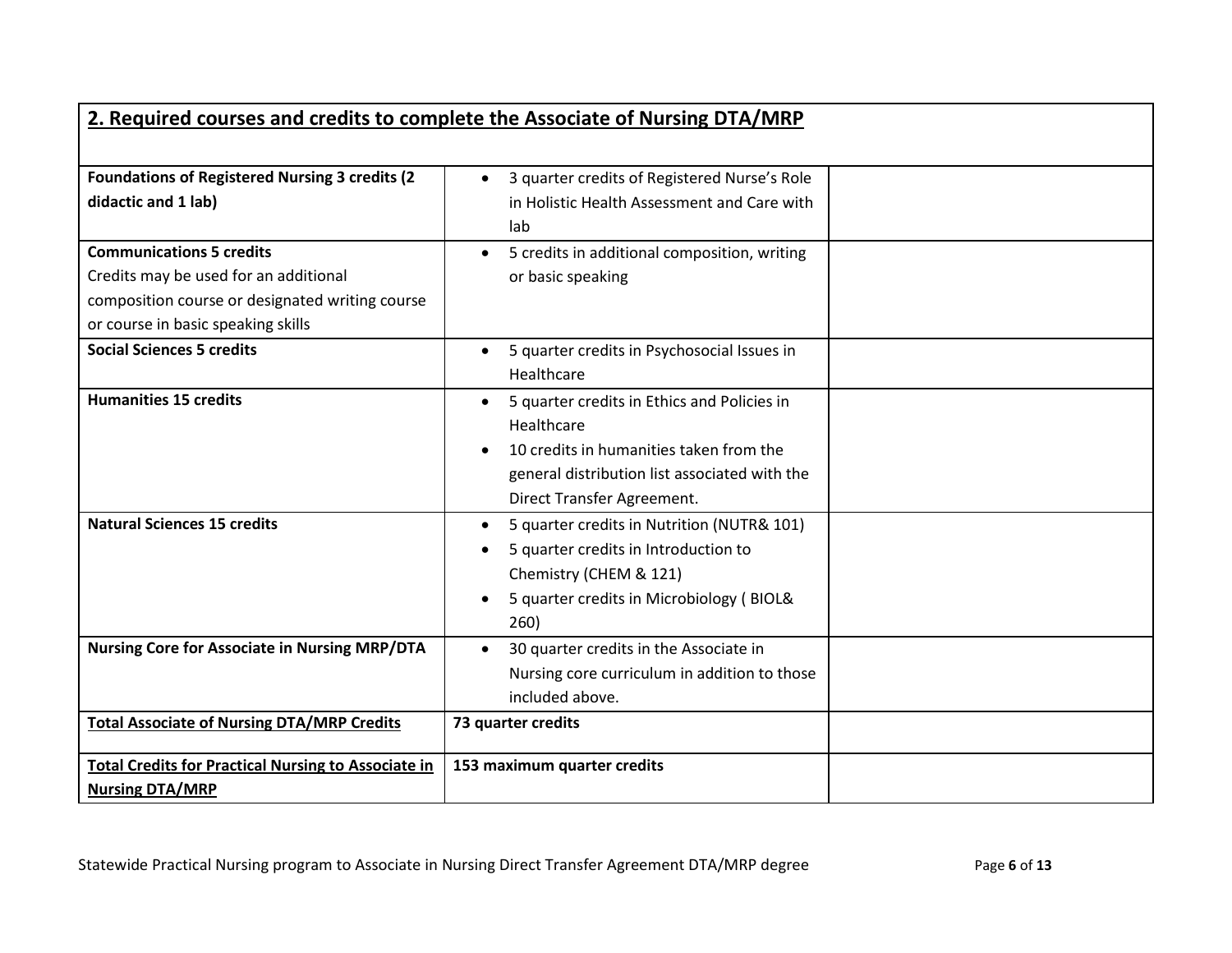## **Practical Nursing Program to Associate Degree in Nursing DTA/MRP Statewide Major Related Program (MRP) Agreement**

## **Participants to the Agreement**

The Joint Transfer Council (JTC) reviewed this agreement on November 15, 2021 and forwarded it for approval by the chief academic officers of the public and independent baccalaureate institutions offering Bachelor of Science Nursing degrees and by the Deputy Executive Director of Education for the State Board for Community and Technical Colleges representing the public community and technical colleges. On behalf of the Washington State Community and Technical Colleges

\_\_\_\_\_\_\_\_\_\_\_\_\_\_\_\_\_\_\_\_\_\_\_\_\_\_\_\_\_\_\_\_\_\_\_\_\_\_\_\_\_\_\_\_\_\_\_\_\_\_\_\_\_\_\_\_\_\_\_\_\_\_\_\_\_\_\_\_\_\_\_\_\_\_\_\_\_\_\_\_\_\_\_\_\_\_\_\_\_\_\_\_\_\_\_\_\_\_\_\_\_\_\_\_\_\_\_\_\_\_\_\_\_\_\_\_\_\_\_\_\_\_\_\_

Carli Schiffner, Deputy Executive Director of Education, SBCTC **Date of Education** Carli Schiffner, Deputy Executive Director of Education, SBCTC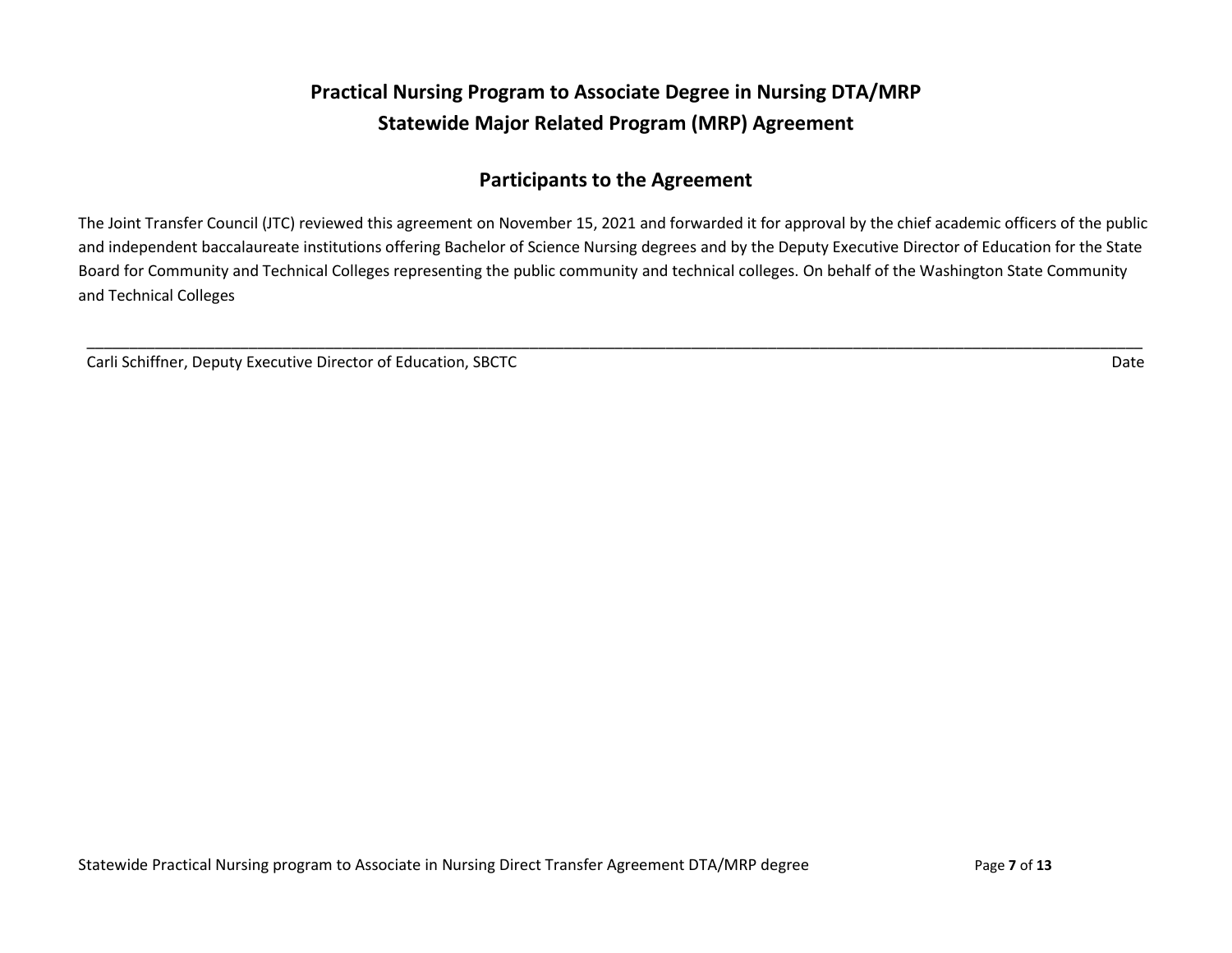## **Practical Nursing Program to Associate in Nursing Direct Transfer DTA/MRP Work Group Participants**

#### **Community and Technical Colleges**

Kathy Cline, Bates Technical College Bill Swarens, Bates Technical College Julie Samms, Bellingham Technical College Joyce Hammer, Centralia College/Joint Transfer Council Ellen Hinderlie, Centralia College Myra Griffin, Clover Park Technical College Kim Tucker, Columbia Basin College/Nursing Care Quality Assurance Commission Kyra McCoy, Edmonds College Kara LaValley, Green River College Lisa Nelson, Green River College Merry Bond, Lower Columbia College Tamara Norton, Lower Columbia College Anne Mulligan, Olympic College Alicia Nye, Olympic College Vicky Hertig, Seattle District Colleges Michelle Andreas, South Puget Sound Community College/Joint Transfer Council Julie Benson, Tacoma Community College Jennie Capello, Wenatchee Valley College Kristen Hosey, Wenatchee Valley College

#### **Baccalaureate Institutions, Public**

Mary Baroni, University of Washington Bothell/ Nursing Care Quality Assurance Commission Jamie Shirley, University of Washington Bothell/ Nursing Care Quality Assurance Commission Wendy Williams Gilbert, Washington State University Renee Hoeksel, Washington State University/ Nursing Care Quality Assurance Commission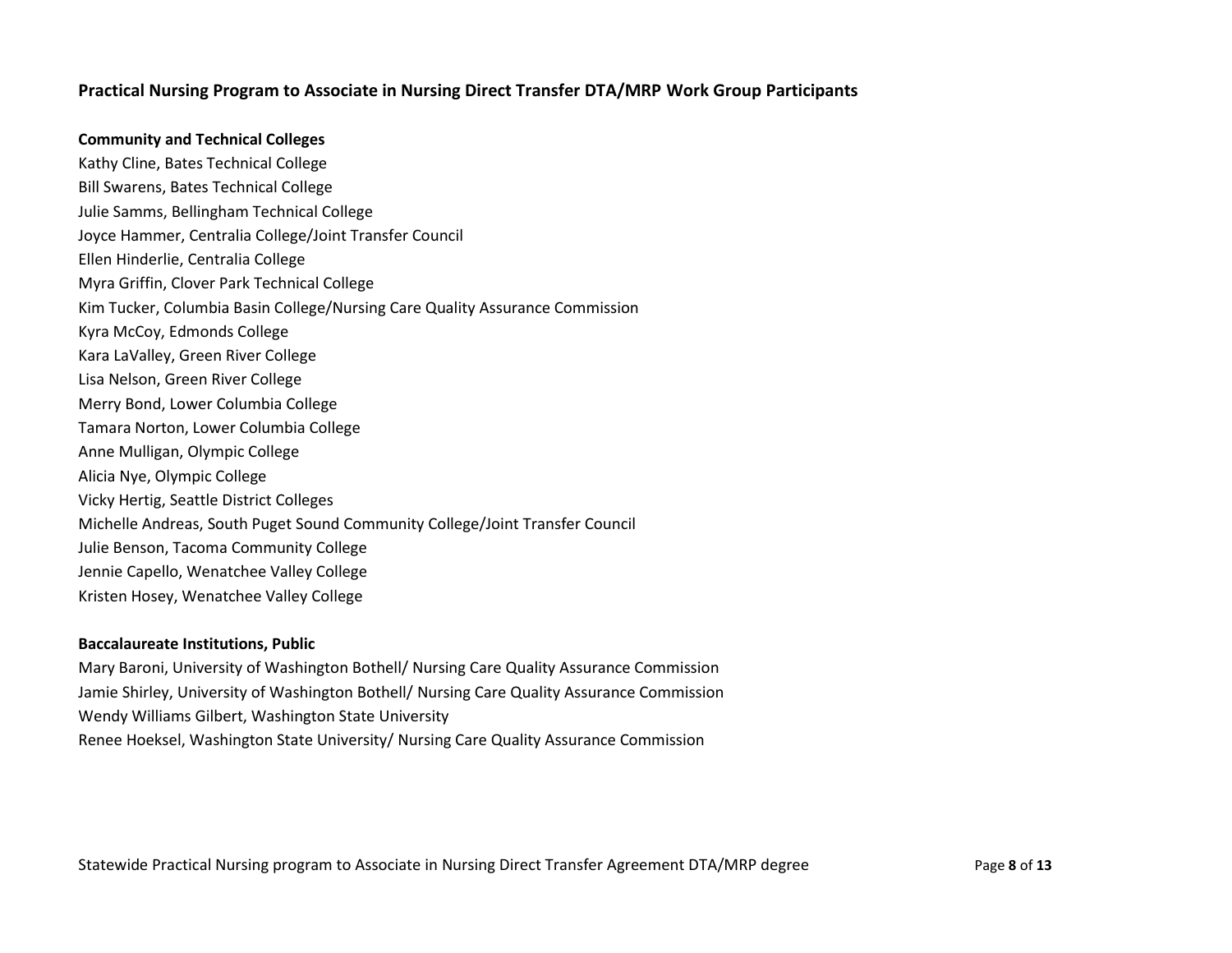#### **Baccalaureate Institutions, Private**

Tiffany Zyniewicz, Northwest University Dianne Nauer, Saint Martin's University Teri Woo, Saint Martin's University Sheila Steiner, Seattle Pacific University Kristen Swanson, Seattle University

### **State Agencies and Organizations**

Sofia Aragon, Washington Center for Nursing Geri Babbo, Nursing Care Quality Assurance Commission Sarah Bear, Nursing Care Quality Assurance Commission Dan Ferguson, Washington Allied Health Center of Excellence Julie Garver, Council of Presidents/Joint Transfer Council Laura Hofmann, LeadingAge Washington \* Carolyn McKinnon, State Board for Community and Technical Colleges Kathy Moisio, Nursing Care Quality Assurance Commission Jamilyn Penn, State Board for Community and Technical Colleges/ Joint Transfer Council Terri Standish-Kuon, Independent Colleges of Washington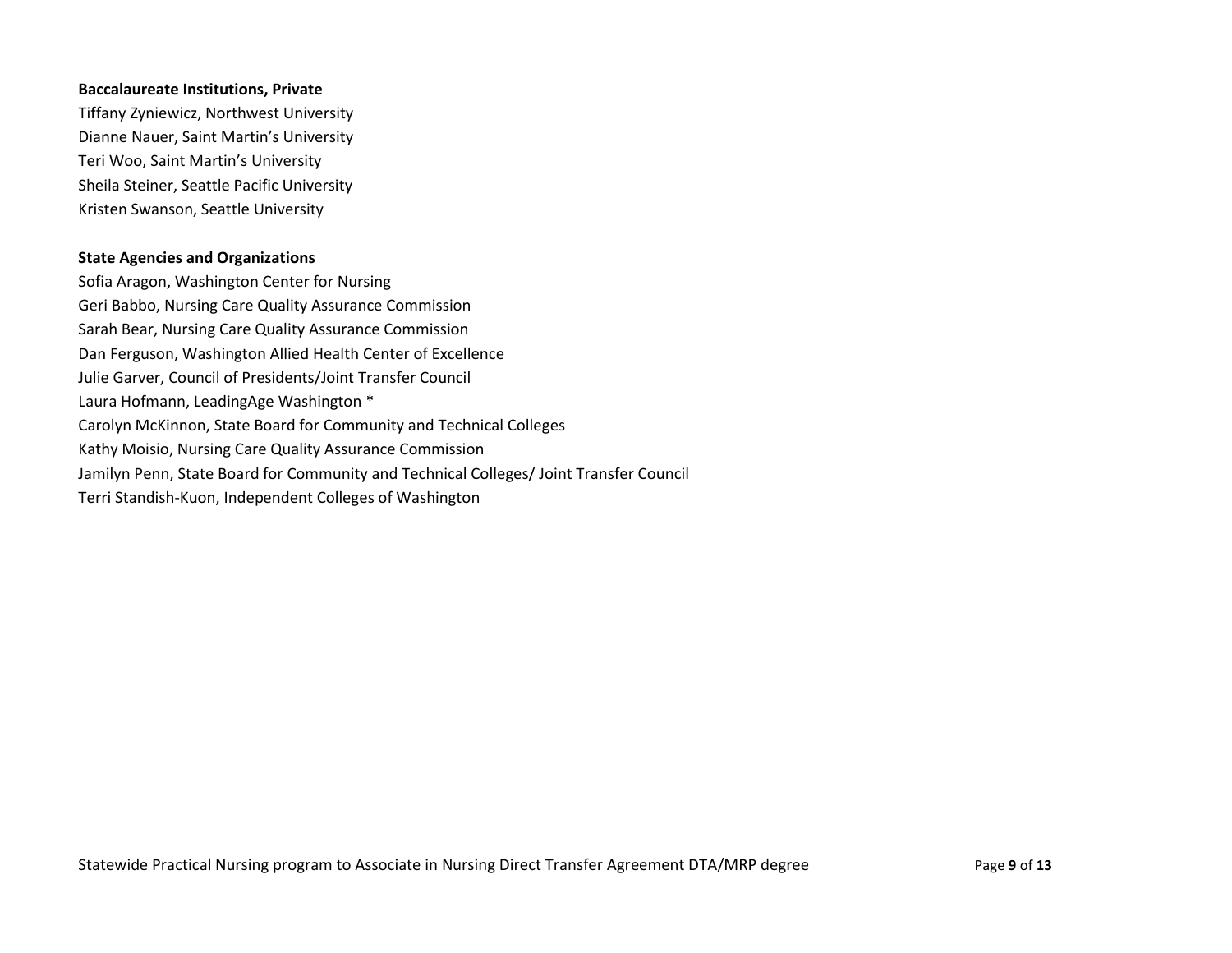## **Joint Transfer Council Members 2021-22**

## **Co-chairs**

Matt Campbell, Pierce Community College, Puyallup Gail Mackin, Central Washington University

### **Community and Technical Colleges**

Jessica Gilmore English, Washington State Student Services Commission representative Joyce Hammer, Centralia College Kerry Levett, Cascadia College Kenneth Lawson, Skagit Valley College Michelle Andreas, South Puget Sound Community College

### **Baccalaureate Institutions**

Charlie Potter, Eastern Washington University Abir Biswas, The Evergreen State College Janice DeCosmo, University of Washington Bill Davis, Washington State University Jack Herring, Western Washington University

### **Independent Baccalaureate Institutions**

Hillary Powell, Pacific Lutheran University

### **Western Governors University- Washington**

Andy Moore, WGU- Washington

### **State Agencies and Organizations**

Julie Garver, Council of Presidents Terri Standish-Kuon, Independent Colleges of Washington Shea Hamilton, Independent Colleges of Washington Kirsten Clawson, Intercollege Relations Commission Chair Jamie Traugott, State Board for Community and Technical Colleges Carli Schiffner, State Board for Community and Technical Colleges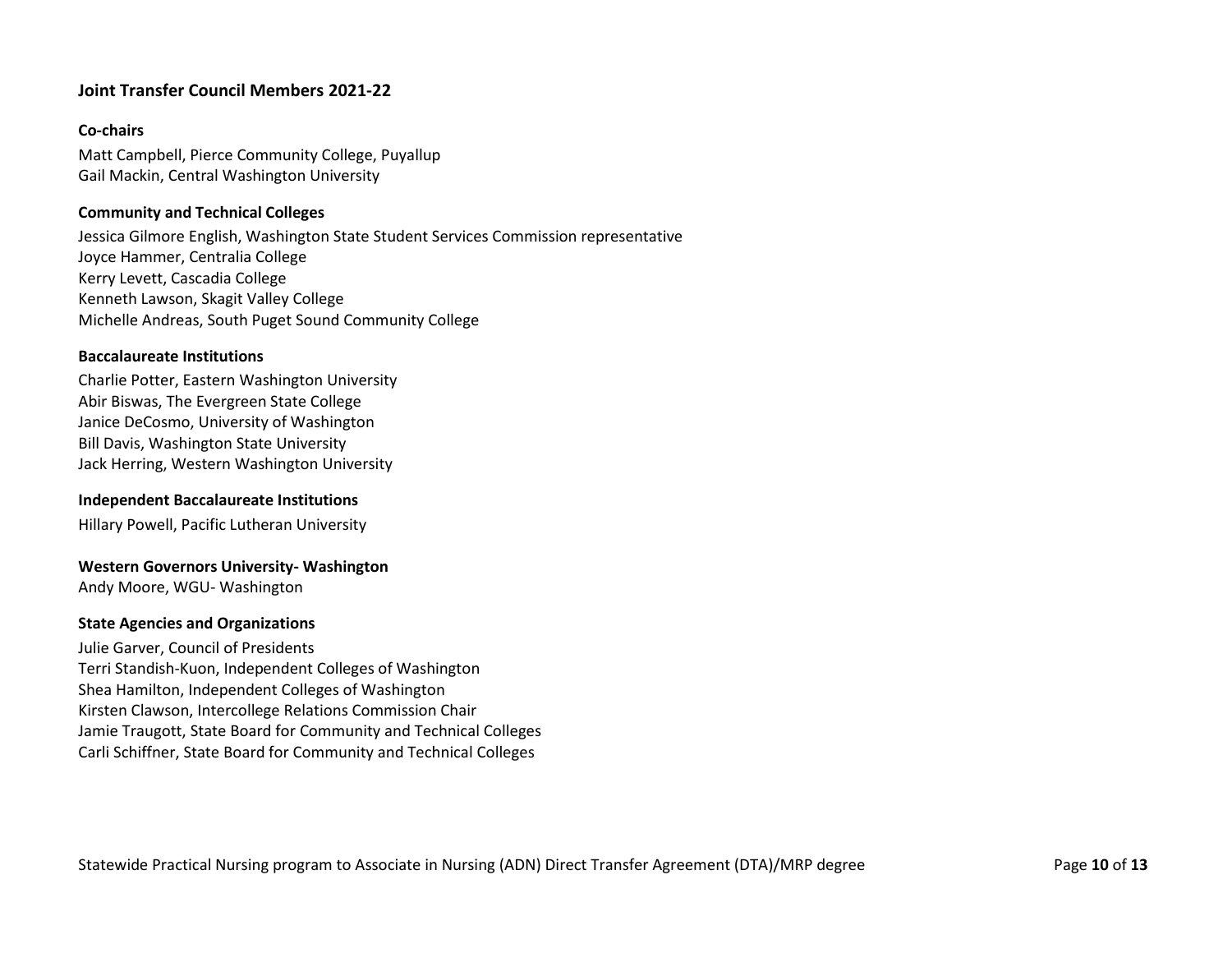## **Appendix A: LPN Program Learning Outcomes**

## **Practical Nursing (PN) Program Student Learning Outcomes (SLO) and Associated PN Competencies**

The *Practical Nursing (PN) Academic Progression DTA/MRP Work Group* generated this document of PN student learning outcomes and associated competencies as a guidance for practical nursing programs wishing to implement this pathway for their students. The associated competencies were assessed by levels of priority and emphasis deemed necessary at the completion of the PN certificate. Level 1 competencies reflect the highest priority for focus and proficiency. Level 2 competencies reflect important abilities for PN students to learn and practice while recognizing that full proficiency may not be achieved until entry into practice. Level 3 competencies are those for which PN students need to be introduced to in theory and practice with the understanding that these will be further developed and refined through career development and academic progression to the RN and BSN practice. These competencies helped the work group determine curricular priorities given the streamlined PN Certificate credits. They are provided as guidance and not prescriptive to this DTA/MRP

## **1. PATIENT CENTERED CARE: Deliver patient-centered care across the lifespan:**

#### *Level 1 Competencies:*

- Understand patient problem(s) and reason(s) for accessing care.
- Ask critical questions and listen for understanding.
- Collect holistic data (physical, emotional, and intellectual capabilities) with a sensitivity toward unique patient needs
- Demonstrate the art of "caring, compassion, and advocacy"
- Include the patient in aspects of care and provide for privacy needs
- Assist in patient and family education
- Use technology to be able to access information, document assessments, and document treatment care plans.
- Assess when to initiate emergency interventions
- Recognize and respond to social determinates of health in caring for others.
- Demonstrate a commitment to diversity, equity, and inclusion, through cultural humility and care for diverse populations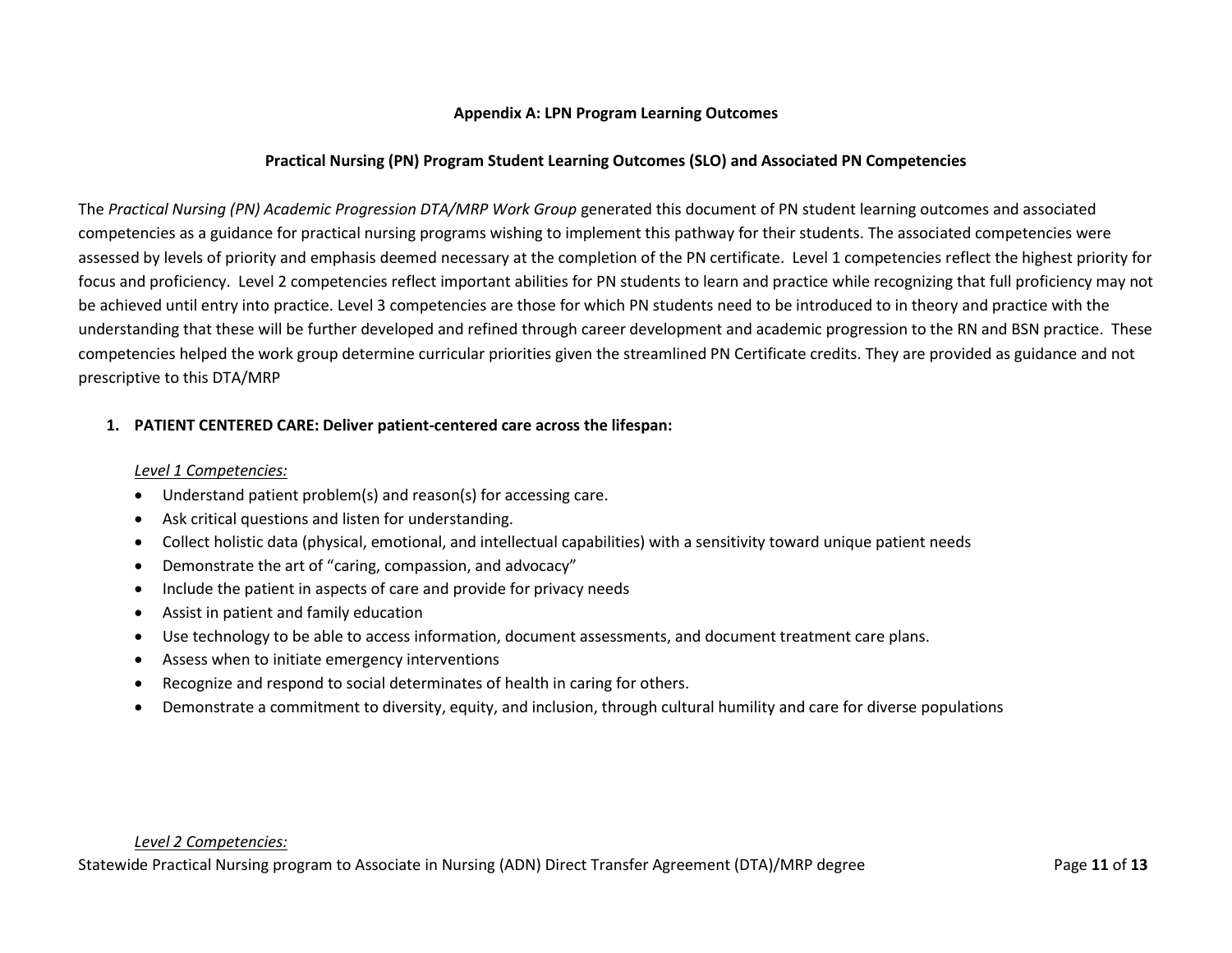- Understand normal human anatomy and physiology and recognize deviations from normal knowing who and when to inform/communicate changes
- Promote compassionate palliative and end-of-life care
- **2. SAFETY: Provide safe, quality nursing care within the scope of a licensed practical nurse:**

#### *Level 1 Competencies:*

- Adhere to professional rules, regulatory practices, procedures, and ethics.
- Apply principles of infection control and prevention
- Safely administer medication (s) to patients including 10 "Rights"
- Use precautions to prevent injury/safe patient handling

#### *Level 2 Competencies:*

• Utilize evidence-based care/best practices.

#### *Level 3 Competencies:*

• Support quality improvement efforts

### **3. COLLABORATION: Participate as a quality member of the healthcare team:**

#### *Level 1 Competencies:*

- Participate in systems-based care and collaborate effectively with members of the healthcare team
- Provide clear and direct communication with team members; both orally and in writing
- Receive feedback in ways that continually improves personal practice and care for patients.
- Provide and receive patient report
- Acknowledge and document practice errors